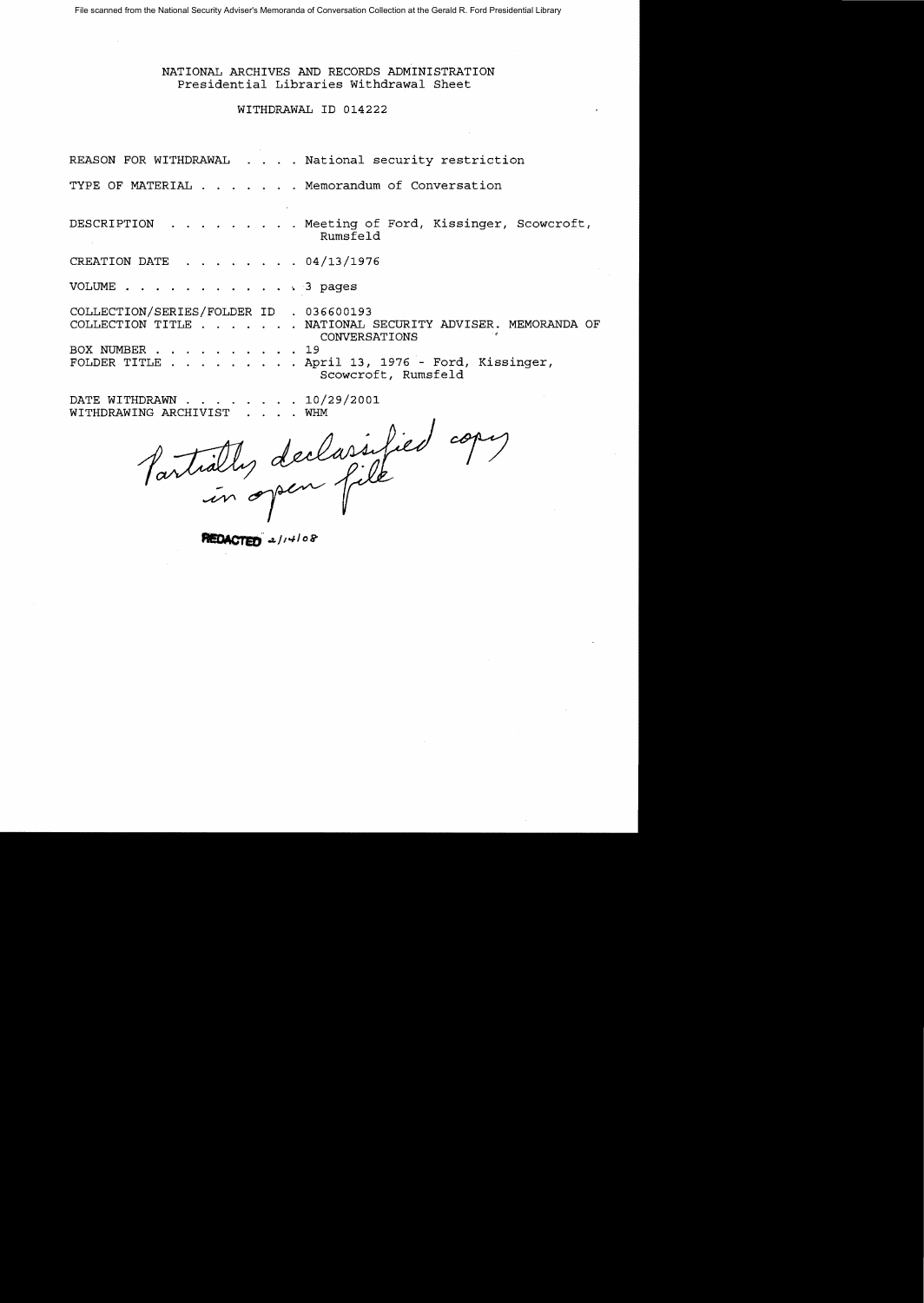Convolt 4.

## **MEMORANDUM**

#### THE WHITE HOUSE

WASHINGTON

 $S_{\rm EGRET/NODIS/XGDS}$ 

**DIECLASSIATED • E.O. 12958 SEC. 3.8**<br>WITH POTATIONS EXEMPTED **E.O. 12958 SEC. 1.5**  $NSA$   $UCl$   $a^{1/4108}$ 1'111(.<18-51; #.21,,' 42¢+4 ..uv *(o/dol* 

DY dal NARA DATE 3/6/08

MEMORANDUM OF CONVERSATION

PAR TICIPANTS: President Ford

Dr. Henry A. Kissinger, Secretary of State Donald Rumsfeld, Secretary of Defense Brent Scowcroft, Assistant to the President for National Security Affairs

DATE AND TIME: Tuesday, April 13, 1976

10:04 - 10:44 a. m.

PLACE: The Oval Office

The President: What is happening in Lebanon?

Kissinger: Our big problem now is Egypt wants us to get the Syrians out.  $\cdots \cdots \cdots \cdots \cdots \cdots$  Arafat is asking Egypt to get the Syrians out.

The President: Arafat was just recently blasting Egypt.

Kissinger: 1 think we are okay on our present course. I think *over* the long run the Lebanese developments will help. I think Arafat will lose, his influence 'in favor of Saiqa. This will remove the PLO's *veto* over the actions of Syria. The danger is that Asad may be overthrown.

The President: But if this works out, won't he be strengthened?

Kissinger: He may be thrown out anyway. He has been in there longer than anyone else. If my prediction is right, we may have a unique peace window next year.

The President: Won't all this help with the renewal of UNDOF?

SEGRET/NODIS/XGDS CLASSIFIED BY Brent Scowcroft EXEMPT FROM GENERAL DECLAS&IfICATION SCHEDULE OF EXECUTIVE ORDER 11652 EXEMPTION CATEGORY  $-5$  (B) (1, 3) AUTOMATICALLY DECLASSIFIED ON Imp. to det.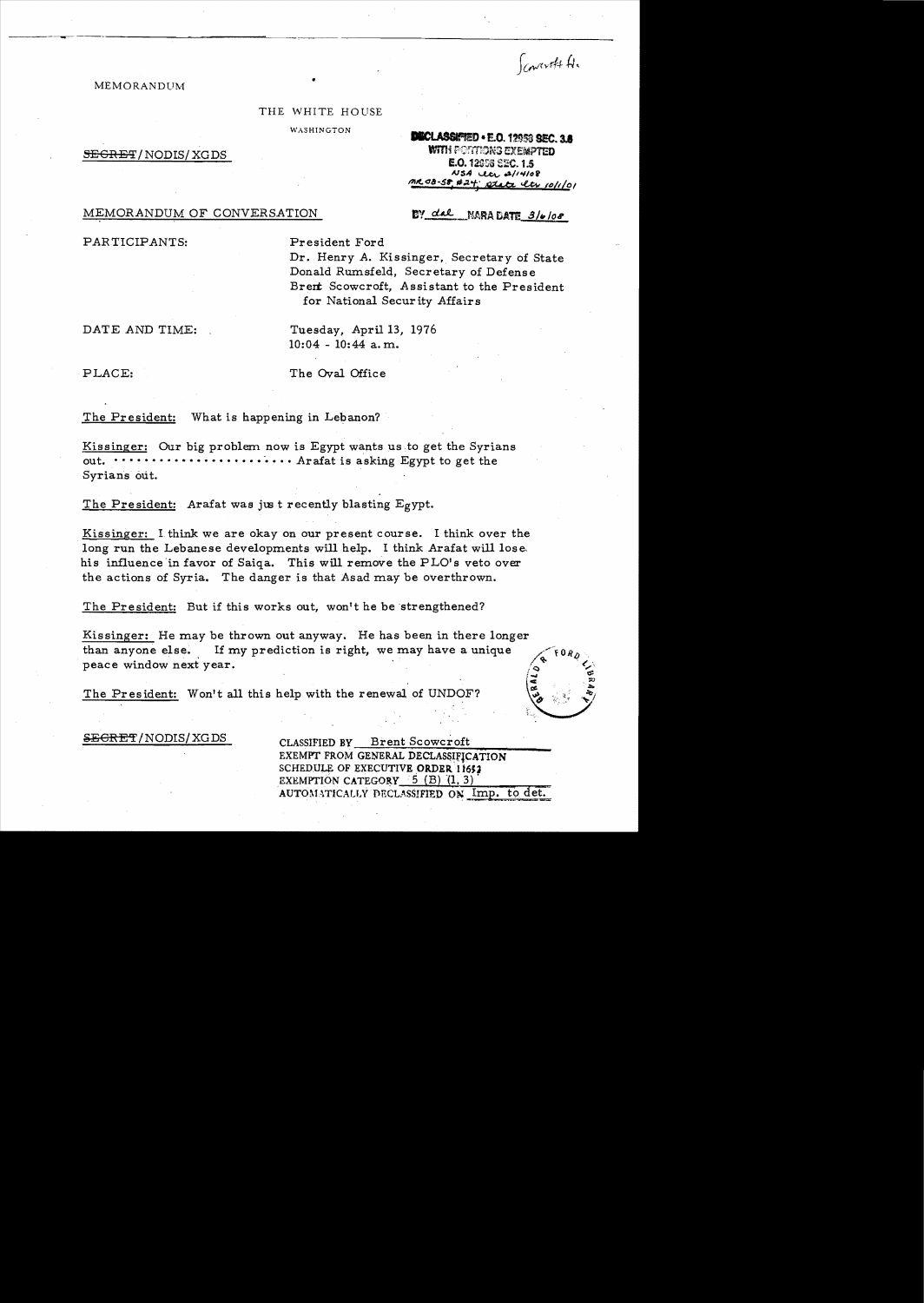### ,sEGR}!;';t*INODIS/XG* DS -2

Kissinger: Asad, we have proved, is scared to death of the Israelis.

The President: How about the Sixth Fleet?

Kissinger: I think we should keep it there until a new Lebanese President is elected.

Rumsfeld: The problem is money for steaming time.

Kissinger: Bitsios is here today.

Rumsfeld: I think it is important that we coordinate these things and insure that everyone knows it is important to you. It would be good domestically.

The President: It sure is very important to me. Let's get a coordinated approach for the meetings and discussions.

Kissinger: We can put together a package of the C-130's, Greece, Turkey, Spain and the Philippines. That we have anchored our defense relations and readjusted to the new world situation.

Rumsfeld: I think we should also extend this to Europe. If we can get the Europeans to increase their NATO spending we would really be in good shape. We should help the Europeans understand our purposes and strategy.

Kissinger: You have Giscard coming in May. It should be high profile.

Scowcroft: And Schmidt in July.

 $Kissinger:$  Maybe we should think about getting Callaghan over here.

[Discussion of the British -- Callaghan, Crosland, and the Queen's visit. ]

The President: I think it would be good to have Rambouillet II in this connection.

Kissinger: It could be in June, maybe. We would also take up Britain and Italy -- though not Italy overtly. Schmidt is the key to a meeting. We have to get his support.

 $\overline{\text{SEEREF}}$ /NODIS/XGDS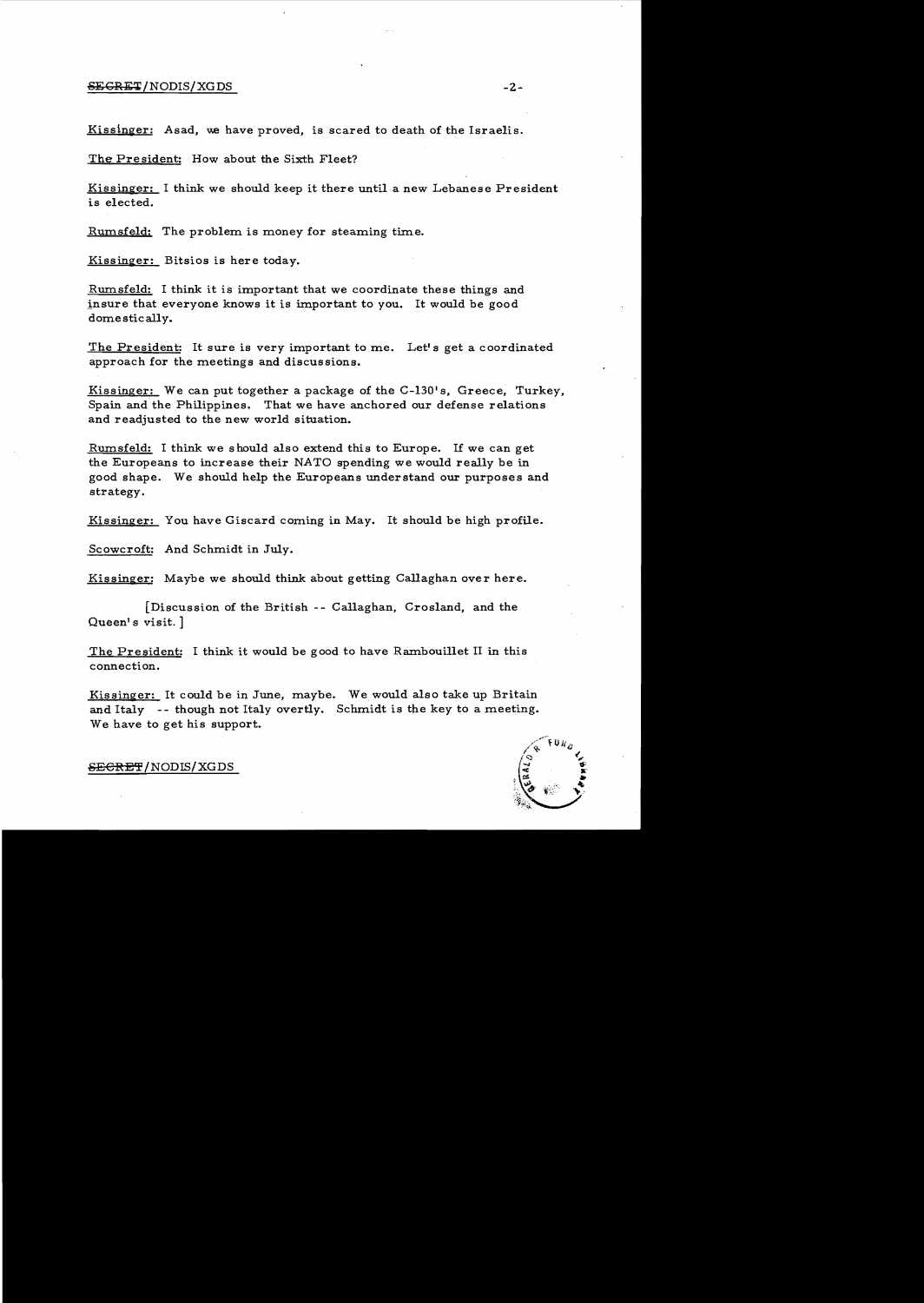Rumsfeld: You asked a question yesterday about the future and you got three answers. I think mine basically covers all -- miniaturization, which will give us a capability to do so many other things.

The President: But that isn't particularly glamourous. It doesn't catch people's fancy.

Scowcroft: I think it should be defined in somewhat broader terms, but built on what Don said - - target acquisition and fire control over long distances by satellites and extreme accuracy of weapons. These could revolutionize conflict.

The President: How is that anti-satellite study coming? I think that one is really important.

Scowcroft: A progress report will be in within a week.

Kissinger: I have one purely foreign policy matter - - your participation in the Giscard visit. I think you should basically agree to whatever he wants you to do. Like a second meeting, reception, dinner and farewell call.

The President: That is fine with me.

Scowcroft: There is the sound and light ceremony too. Perhaps the Vice President and Mrs. Ford can do that.

Kissinger: Yes. You probably wouldn't have to do that in person.

#### **SEGRET/NODIS/XGDS**